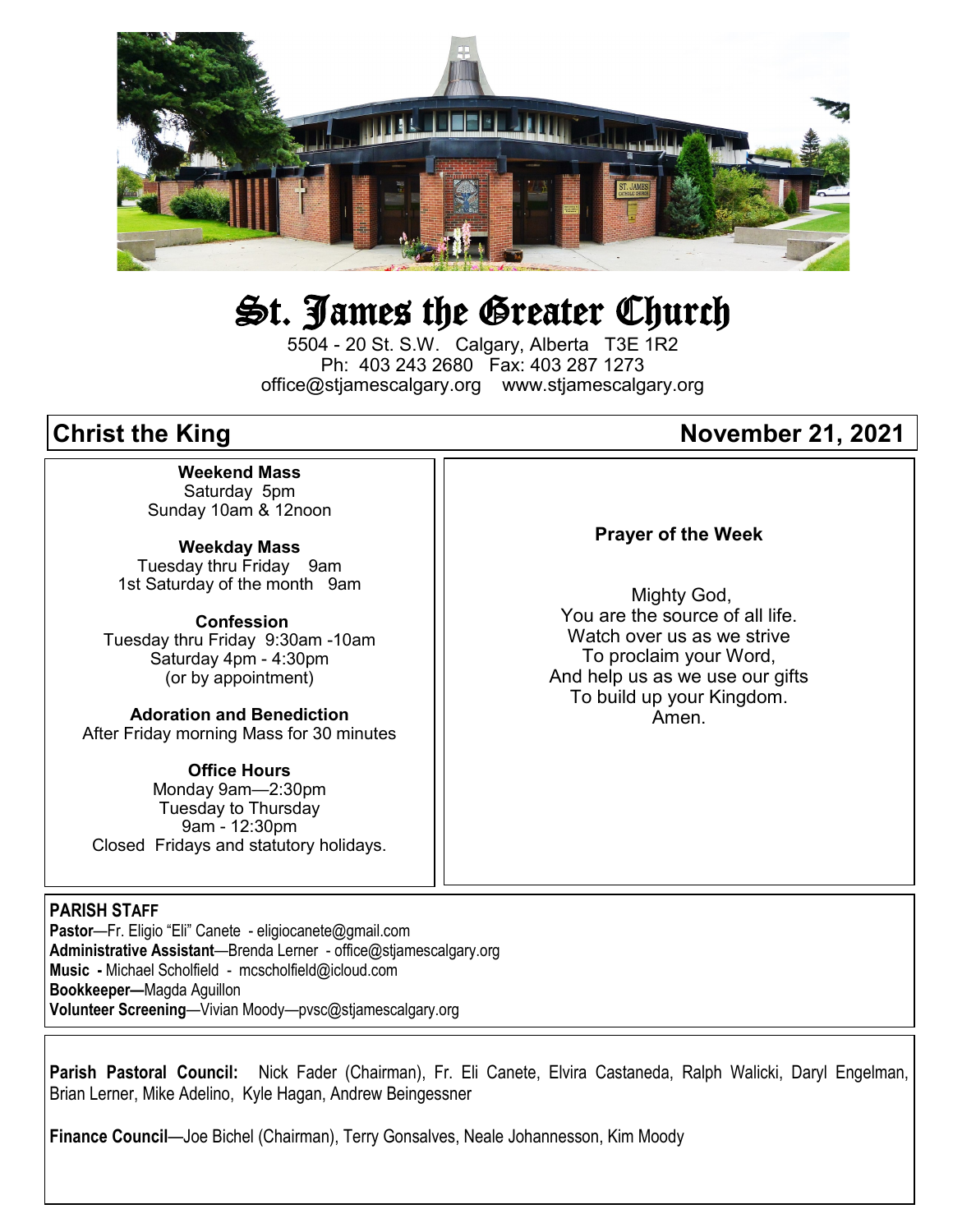#### **The Shepherd Speaks—Fr. Eli Canete**

Today, we celebrate with gratitude and joy the solemnity of our Lord Jesus Christ, King of the Universe, the King of Kings. As we welcome the new season of Advent, we turn our thoughts and our prayers to the Lord for His abiding presence in these challenging times. In the words of St. Therese of Lisieux, she said, "EVERYTHING THAT WE ARE AND WHAT WE HAVE IS GRACE."

 The scripture readings have as their common theme THE CENTRALITY OF CHRIST. CHRIST IS AT THE CENTER; CHRIST IS THE CENTER. CHRIST IS THE CENTER OF CREATION, AND HE IS ALSO THE CENTER OF RECONCILIATION, CHRIST IS THE CEN-TER OF HIS PEOPLE, CHRIST IS THE CENTER OF HISTORY. HE IS OUR FOUNDATION, OUR STRENGTH, OUR SHADE AND OUR SHIELD

 It is said that the greatest gift that we receive from the Father is his SON Jesus Christ. Yes, we receive him in the Liturgy of the Word and in Communion and we say Amen.

 St. Augustine said, "be what you received." If Jesus is the center of our lives, then, our thoughts, our words, our actions should be a Christian thought, word, and action. But when Jesus is lost in the center, something and someone will replace Jesus. It can be our work, our selfishness, our greed, our friends, then, harm and sin can have damaged our relationship with Jesus.

 BESIDES THE CENTER OF CREATION AND RECONCILIATION, JESUS IS ALSO THE CENTER OF THE PEOPLE. HE IS IN OUR MIDST. HE IS PRESENT IN EACH ONE OF US. When Jesus is with us, and Jesus is LOVE, who can separate us from the love of God? We are created in the image and likeness of God. We are destined to be with God in heaven.

 Jesus is as central to our lives as the heart is to the body. "Learn of me, the King said, for I am meek and humble of heart. If our hearts have been broken and in despair for whatever reasons, know that His was broken for us. Jesus is the wounded healer. Jesus is the shepherd of lost sheep, Savior of sinners, Teacher, Lover and King of the world.

 At Bethlehem, we see majesty during poverty of the manger. In the temple, we see wisdom coupled with uneducated youth. In His public life, we find authority linked with a breaking away from the straitjacket of the law.

 On Calvary, we see victory attained through the scandalous death on a Cross. The only throne that Christ the King will ever occupy is the throne of the hearts of the people. For His Kingdom is founded not on power but on love and service. And if we are faithful until the end, we will hear on the last day the response of our King.

 "Come, you whom my Father has blessed, take for your heritage the kingdom prepared for you since the foundation of the world." Having hopefully heard these words, we shall have reached our destination, the kingdom that has no end, when the kingly role of Christ on earth will finally be made clear to us. Amen.

#### **MASS INTENTIONS**

| 9:00am             | Tuesday, November 23<br>Intention of Mary & Fred Roman       |
|--------------------|--------------------------------------------------------------|
| 9:00am             | Wednesday, November 24<br>Kathryn Dickson-R/S                |
| 9:00am             | <b>Thursday, November 25</b><br>Pat Walsh-R/S                |
| 9:00am             | Friday, November 26<br>Intention of Beata Tatarkiewicz       |
| 5:00pm             | Saturday, November 27<br>Maria & Giovanni Petrollini-R/S     |
| 10:00am<br>12:00pm | Sunday, November 28<br>Joseph Lutz - R/S<br>St. James Parish |

#### **Ushers Needed**

We are looking for men, women and teens 16 and older who are interested in ushering. As our Mass attendance numbers have increased, it is apparent that there is a need to have ushers in place for our weekend Masses and especially as we start to plan our Christmas Mass schedule. Training will be provided as protocols have changed. Please contact the office as soon as possible if you would like to usher.

**Seating:** To help with seating, especially at our busier Mass times, please consider moving to the middle of the longer pews to allow for better use of seating and easier entry for those coming later.

**Sunday Missals**—The 2021/22 Living with Christ Sunday Missals are now here. They are on the book cart as you come into the sanctuary. Missals are \$5.00 each. Please leave payment in the box attached to the cart.

#### **November 7 & 14**

| Regular     | \$7361  |
|-------------|---------|
| <b>PAPS</b> | \$2748  |
|             | \$10109 |

2021 Together in Action Goal: \$25,353 Collected: \$19,741 *Please help us reach our TIA goal!*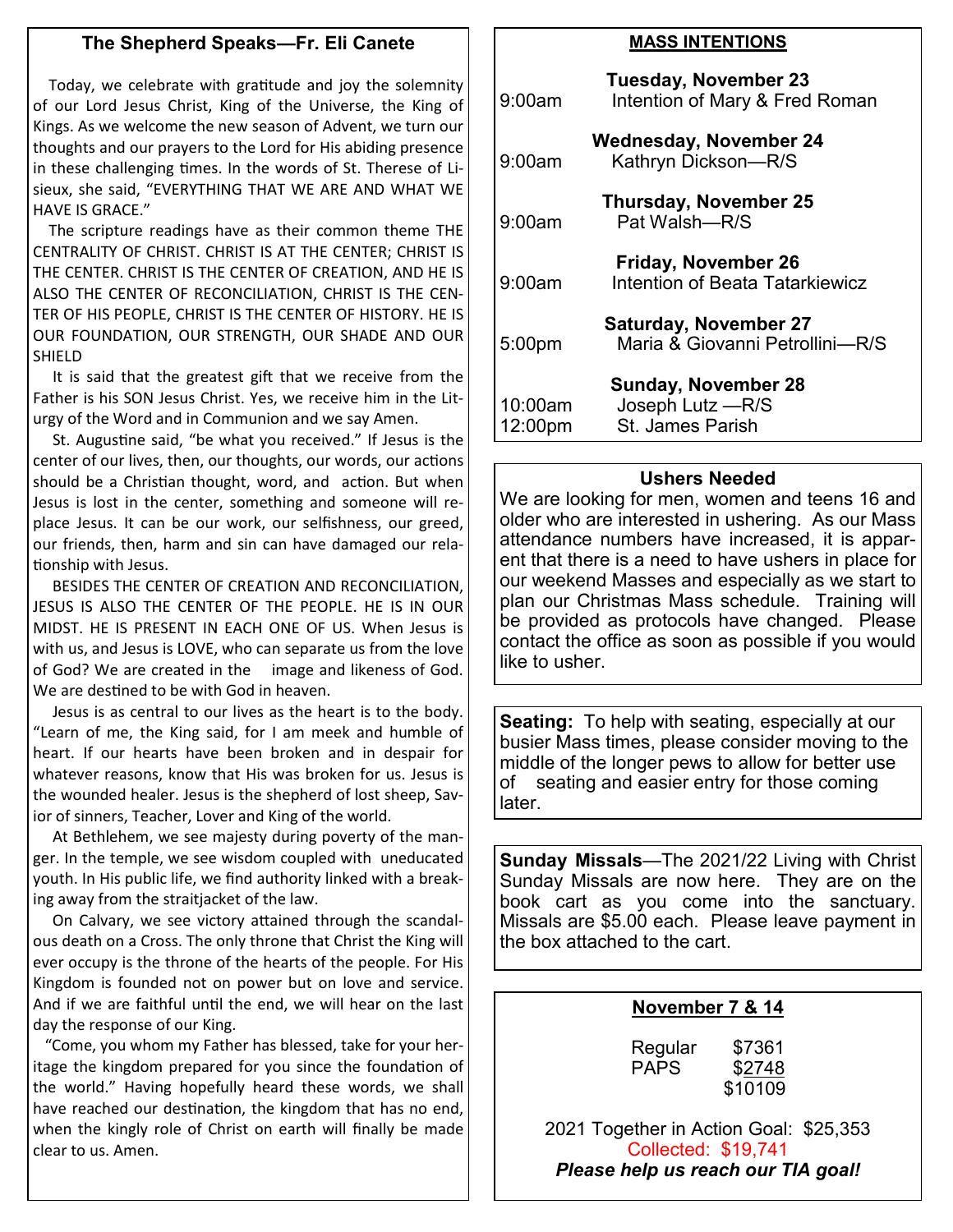#### **SACRAMENT OF CONFIRMATION Class Registration NOW OPEN**

Preparation for the Sacrament of Confirmation is open to all Catholic students who are in grade 6 or higher and who have already received the sacraments of Baptism and First Eucharist. Our program will be a combination of 5 monthly in-class sessions at the parish (Thursdays from 6:00-7:30pm) and 11 sessions with the *CHOSEN*  online program. This program takes young people on a journey through the Catholic faith in all its richness and vitality. Teens will be captivated by the story from Creation through salvation history, and will come to see how the sacraments, prayer, and discipleship are the keys to a happy life. The *CHOSEN* program is nothing short of winning over the hearts of teens and making them disciples for Christ.

In-class sessions will be presented by Fr. Eli and our Confirmation Sacrament Coordinator, Vicki Oliphant. In-class sessions are **parent/student classes** with a parent attending each session with their child. Parent(s) and child will be seated together and physically distanced from other households. Registration deadline is January 14th, 2022 but it is recommended that you **register early as space is limited** and to avoid disappointment if the class is full. Registration forms can be found at the SW entrance of the church, at the office, and on our website. Return completed forms to the office along with a copy of your child's baptism certificate. More information and class schedule will be provided at time of registration. (Only cost of the program is \$18.95 US.)



#### **Book of Remembrance**

The Book of Remembrance will be displayed at the front of the church throughout the month of November. All those written in the book will be remembered at each Mass this month. In order to avoid the spread of Covid-19, parishioners who wish to have their loved ones entered in the book are asked to use the envelopes and paper provided to enter the names to be added. Brenda will collect these each week and add them to the book. Please do not write the names in yourself as in previous years. Monetary donations in a loved one's memory can also be made using the envelopes near the Book of Remembrance.

#### **Lighting our Advent Wreath**

Would you or your family like to sign-up to light the Advent wreath at one of the Masses during Advent? We need 12 volunteers (families, couples or singles). Please contact Brenda in the office to schedule a Saturday or Sunday Mass time. Advent begins Sunday, November 28th.



### **Knights of Columbus Fundraising**

**Grey Cup Raffle Tickets**—\$2 each Now available from your friendly

neighborhood Knight or at the parish office during office hours only. Exact change needed. No cheques.

Help support the Knights in their fundraising efforts by:

\*Using the Knights' Co-op Membership when buying your groceries **Co-op #1051731**

\*Bringing your empty bottles to Chinook Bottle Depot (108—61 Ave SE) and request funds be deposited to the Knights of Columbus St James Parish account

#### **Responding to God's Call** *by Karen and Andrew Serafini*

 Our daughter, Mary, has always strived to use her God-given gifts to the best of her ability. We know that she is very capable and has a generous heart to go along with that. What we didn't know until the last couple of years is that God might be calling her to something other than a career in finance. Opening herself up to God's plan in her life has led her down an unexpected, yet exciting new path.

 Mary entered the Sisters of Life convent as a postulant this September in the Bronx, NY. She will continue to discern her call to religious life and receive the holy habit and a new religious name as a novice next July if this is God's will for her.

We thank the many lay and religious members of our Catholic faith community who, over the years, have shared the love of Christ with Mary and the rest of our family. Please pray for Mary, her fellow postulants, the Sisters of Life, and all those who are discerning or have accepted God's call to a religious vocation.